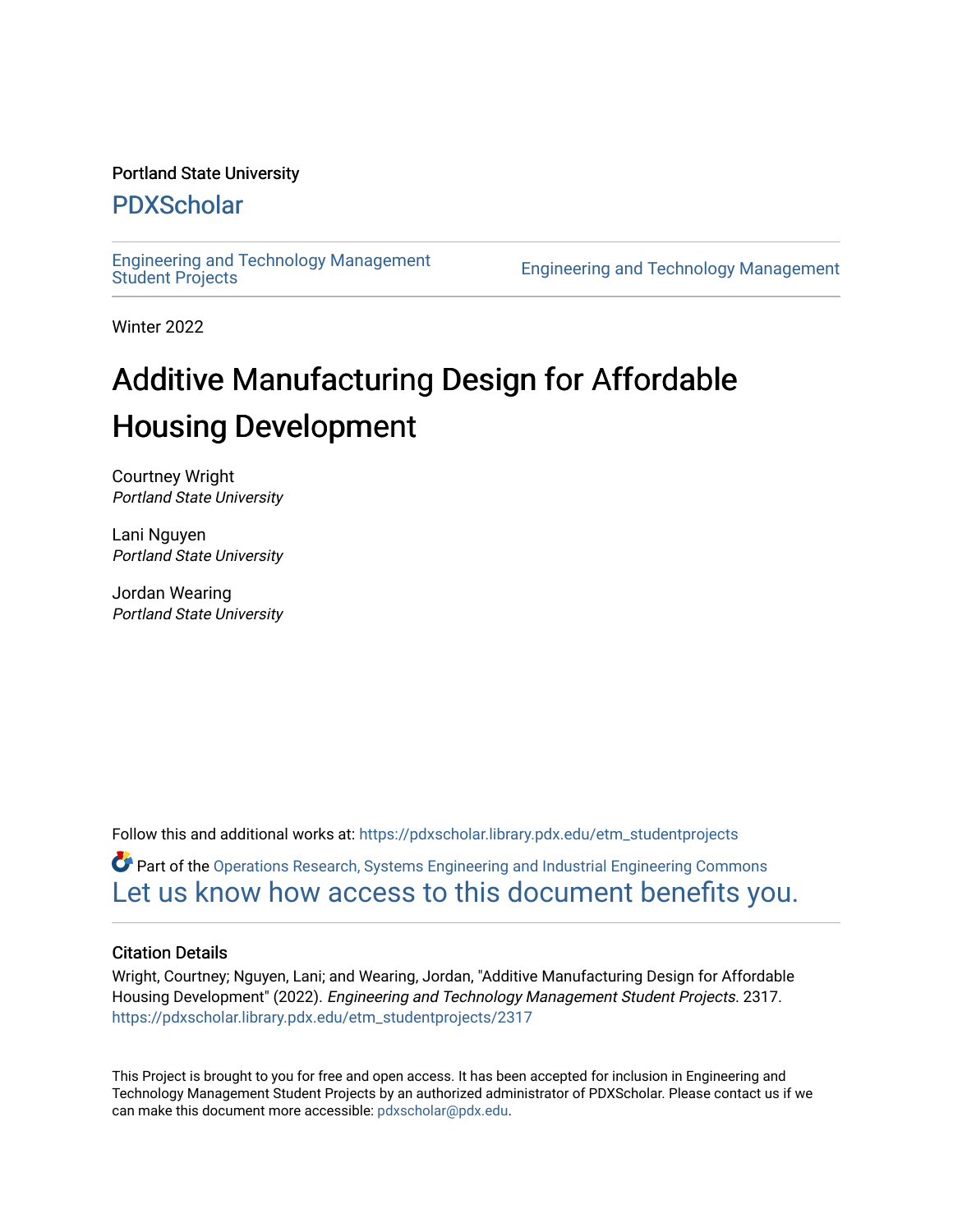

## Additive Manufacturing Design for Affordable Housing Development PROJECT CHARTER

 Course Title: Project Management Course Number: ETM 545 Instructor: Husam Barham, PhD, PMP Term: Winter Year: 2022 [Courtney](mailto:cwri2@pdx.edu) Wright Lani Nguyen Jordan [Wearing](mailto:wearing@pdx.edu)Author(s):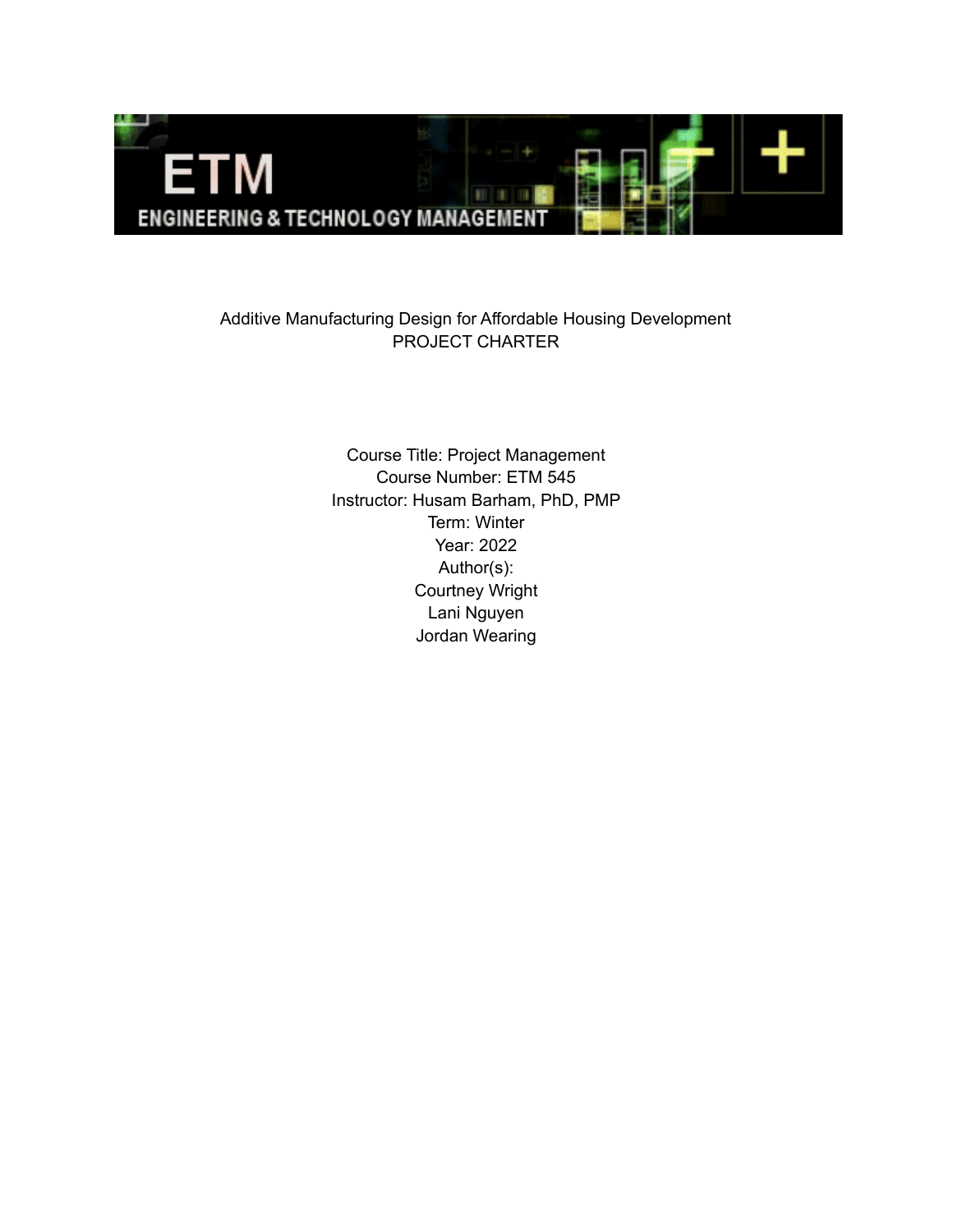#### **Table of Contents**

| <b>Objective</b>            | $\mathbf{3}$     |
|-----------------------------|------------------|
|                             |                  |
| <b>Overview</b>             | $\mathbf{3}$     |
| <b>Stakeholders</b>         | 4                |
| <b>Schedule</b>             | $\boldsymbol{4}$ |
| <b>Resources</b>            | 5                |
| <b>Risk Management Plan</b> | 5                |
| <b>Evaluation Method</b>    | $6\phantom{1}6$  |
| <b>Termination</b>          | $\overline{7}$   |
| <b>Appendices</b>           | $\overline{7}$   |
| <b>References</b>           | 8                |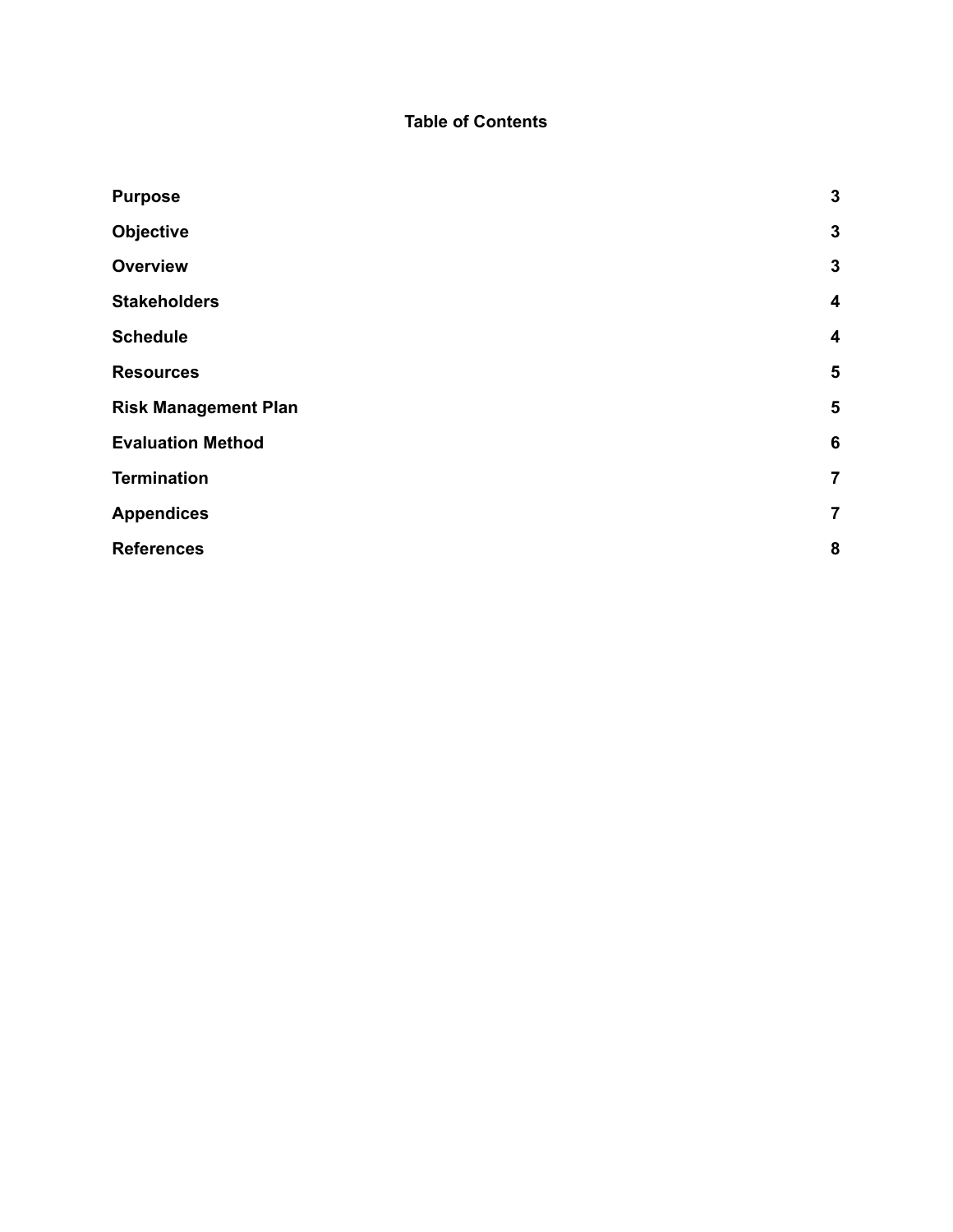#### <span id="page-3-0"></span>**I. Purpose**

 Recently, there has been an increasing lack of affordable homes. Since rent, prices, gas, and other utilities continue to rise, wages (especially for low-income individuals) have stayed constant throughout the country. This has caused numerous citizens to not be able to afford a home or even pay rent. This situation has caused a large surge in the homeless community, and it is estimated that approximately 37,500 individuals per day are in need of housing throughout the Pacific Northwest as of January 2020. [1]

 In response to this issue, our team has provided a goal to provide trendy and affordable homes for the homeless community. This will allow people to afford homes without having to break the bank. Our team will produce 3D-printing affordable housing that will help address the homeless community and integrate into a peaceful lifestyle and united community. We plan to present this project proposal for funding from the Seattle City Council which has a 2022 Housing Budget of \$170 million, and the City of Portland which has at least \$16 million allocated for new housing projects in 2022. [2, 3] We also plan to seek funding from other angel investors in the Pacific Northwest such as Portland Seed Fund, Cascade Seed Fund, Women's VC Fund II, Oregon Entrepreneurs Network, Alliance of Angels, and the Bill & Melinda Gates Foundation.

#### <span id="page-3-1"></span>**II. Objective**

 Our team will develop an additive manufacturing design solution for a prototype tiny home to meet customer needs, environmental considerations, economic constraints, and regulatory requirements. Our team will develop the prototype home design, and manufacturing will require externally developed additive manufacturing hardware and materials. This work will be the first subset of a larger project to print an affordable tiny home community in the Pacific Northwest. It is projected that the cost per home will be approximately an 85% reduction in cost, 60% reduction in waste, and 99% reduction in time from traditional construction methods. The use of additive manufacturing design technology will also enable improvements in design for sustainability, flexibility, and improved fire and seismic analysis. Projections on technology in the additive manufacturing space were based on details shared by other additive manufacturing companies in this space - including ICON, Mighty Buildings, and COBOD. [4, 5, 6] We expect to have our project completed in 69 weeks, with a budget of \$1.4 million. This will be further explained in the schedule and resource sections.

#### <span id="page-3-2"></span>**III. Overview**

 The Additive Manufacturing Design project will consist of four main phases: 1) Human Centered Design, 2) Engineering Design, 3) Materials Development & Testing, and 4) Manufacturing & Integration. Our team will complete the design research, structural design, material testing, process optimization, and manufacturing for the project, and we intend to leverage partnerships for material sourcing and purchase of additive manufacturing hardware.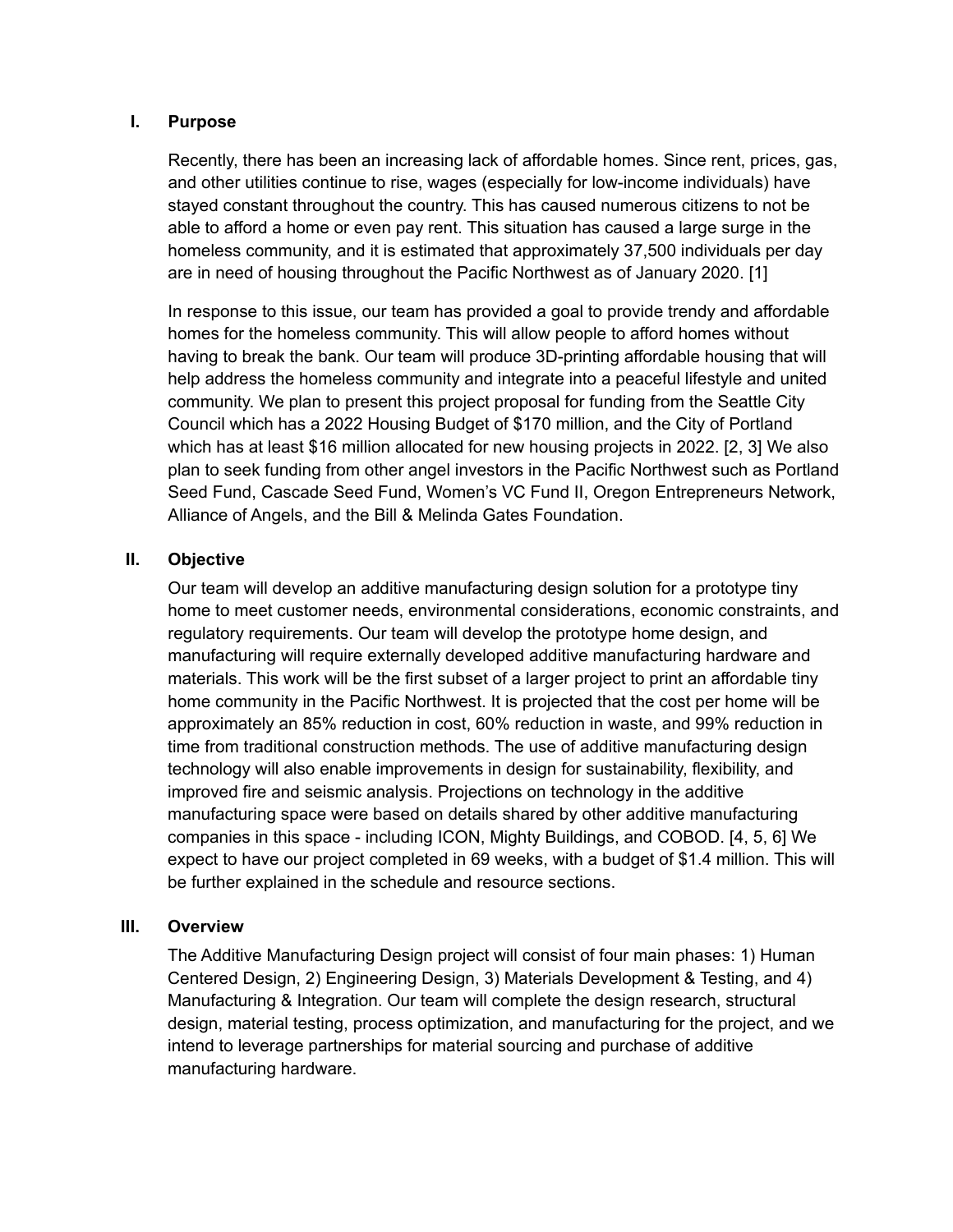#### <span id="page-4-0"></span>**IV. Stakeholders**

 Our team's framework is a matrix organization. This will be led by the CEO, overseeing the Vice Presidents of each division, Vice President of Human Resources, and Project Director. Under the CEO, there are four main departments that will develop the additive manufacturing project. (Number of team members will be added). Our Project Director will be responsible for managing the key project phases: design engineering under the Engineering function, design research under the Brand & Marketing function, sourcing and testing under the Materials division, and manufacturing and integration under the Manufacturing division, as well as financial analysis under the Finance division. The VP of Engineering will lead the engineering division, with support from the Engineering Manager, Engineering Lead, & Engineering Team. This structure is the same for Brand & Marketing, Materials, Manufacturing, and Finance. The Vice President of Human Resources will work on their own. The Project Manager will be responsible for additional project details related to the Human Centered Design, Engineering Design, Materials Development & Testing, and Manufacturing & Integration phases.

 The key external stakeholders on this project are the nonprofit organization and local government officials interested in providing housing for their community, any additional investors (not shown in appendices, but with similar interests and influence as the nonprofit organization), as well as the additive manufacturing hardware supplier, and materials supplier. A detailed description of duties and responsibilities, as well as matrices evaluating stakeholder support v. influence, and interest v. influence will be provided in Appendix B - Internal and External Stakeholders.

#### <span id="page-4-1"></span>**V. Schedule**

 The overall project schedule is 67 weeks, with 2 weeks of risk contingency schedule reserve. Tasks on the project's critical path are the following:

- 1. Engineering design research: permit requirements & printer specs.
- 2. Printer landscaping analysis.
- 3. Select partner printing company.
- 4. Install manufacturing & integration machinery.
- 5. Refine printing process parameters.
- 6. Print test parts.
- 7. Test sample parts
- 8. Material sourcing for prototype build.
- 9. Build the prototype tiny home.

 Key project milestones include the following: 1) select printing hardware and material vendors, 2) meet sample part test specifications, and 3) complete a successful prototype tiny home build. A detailed breakdown of the project task schedule with associated effort hours estimation and slack time calculation, can be found in the Program Evaluation and Review Technique Chart in Appendix F, as well as the Activity Network Diagram in Appendix G. The project is expected to require 1809 total effort hours with 50% confidence, and 2460 total effort hours with 95% confidence. Therefore, we will account for a reserve of 651 total effort hours, as shown in the Probability Diagram in Appendix H.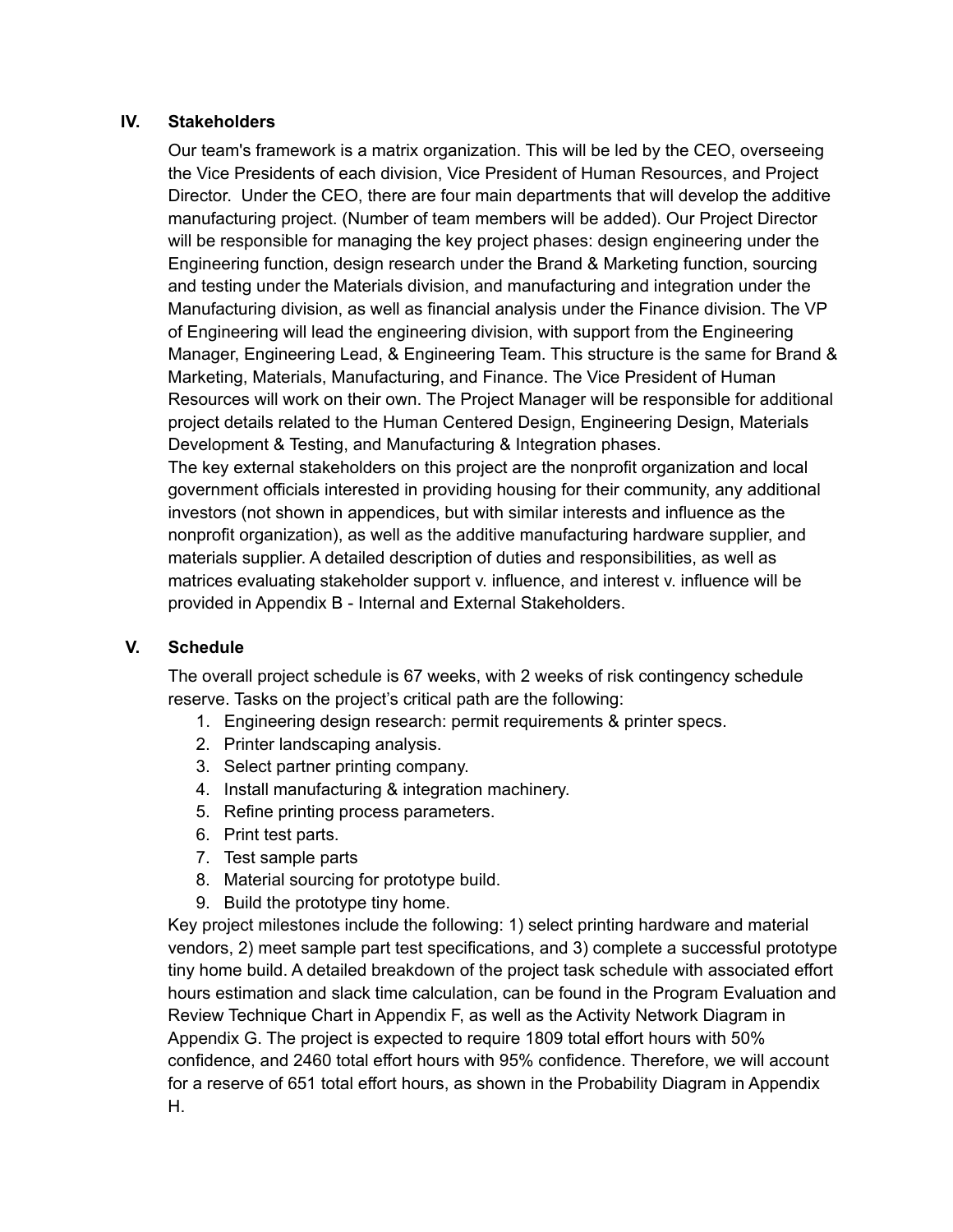#### <span id="page-5-0"></span>VI. **Resources**

The overall project budget is \$1,337,200, which accounts for the following items:

- Baseline budget: \$1,187,200
- Management reserve: \$150,000
- Labor cost: \$266,400
- Material cost: \$522,000
- Risk contingency budget: \$310,000
- Risk contingency schedule budget: \$88,800

 A detailed breakdown of the project deliverables and associated material and labor costs can be found in the Time Phased Budget in Appendix L. The project is expected to incur a material cost of \$522,000 with 50% confidence, \$692,484 with 95% confidence. Therefore, we will account for a reserve of \$170,484, as shown in the Probability Diagram in Appendix H. \$400,000 of this material cost budget is allocated for the purchase and installation of the printer, and \$40,000 is for prototype house materials and testing - as explained in the PERT chart in Appendix F. The labor cost is expected to be \$266,400 - with employee hourly wage details provided in the Resource Load Table in Appendix K.

#### <span id="page-5-1"></span>VII. **VII. Risk Management Plan**

 For our Risk Management Plan, our team has come up with five scenarios that could potentially disrupt our project plan. The five scenarios are:

- 1. Material Vendor Supply Delay
- 2. Test Part Failure
- 3. Integration Failure
- 4. Community & Government Design Rejection
- 5. Material Incompatibility

 Risks 1 and 2 will be based on delivery and parts issues, while Risks 3, 4, and 5 will be based on design and material issues. We based the probability and cost impact of each risk based on common occurrences in real life. All the risks can cause a delay in the schedule impact of our project. The risk reserve was based on doubling the cost impact, to account for a threat that can occur anytime during the schedule. The response for risks 1 & 2 will be to determine backup materials and/or suppliers, expedite shipping, establish parallel design, fabrication, and testing for high-risk parts, or extend the timeline. The response for risks 3-5 will be to prepare a plan to contract and train manual labor, establish parallel design, fabrication, and testing for a second prototype iteration, establish parallel design, fabrication, and testing for an alternative material or printer, or extend the timeline. As mentioned, all risk responses will have to extend the timeline of the schedule. Reviewing and improving the project plan is an important and more effective risk management view than using standard risk management tools. The overview of the risk impacts is given in the table below: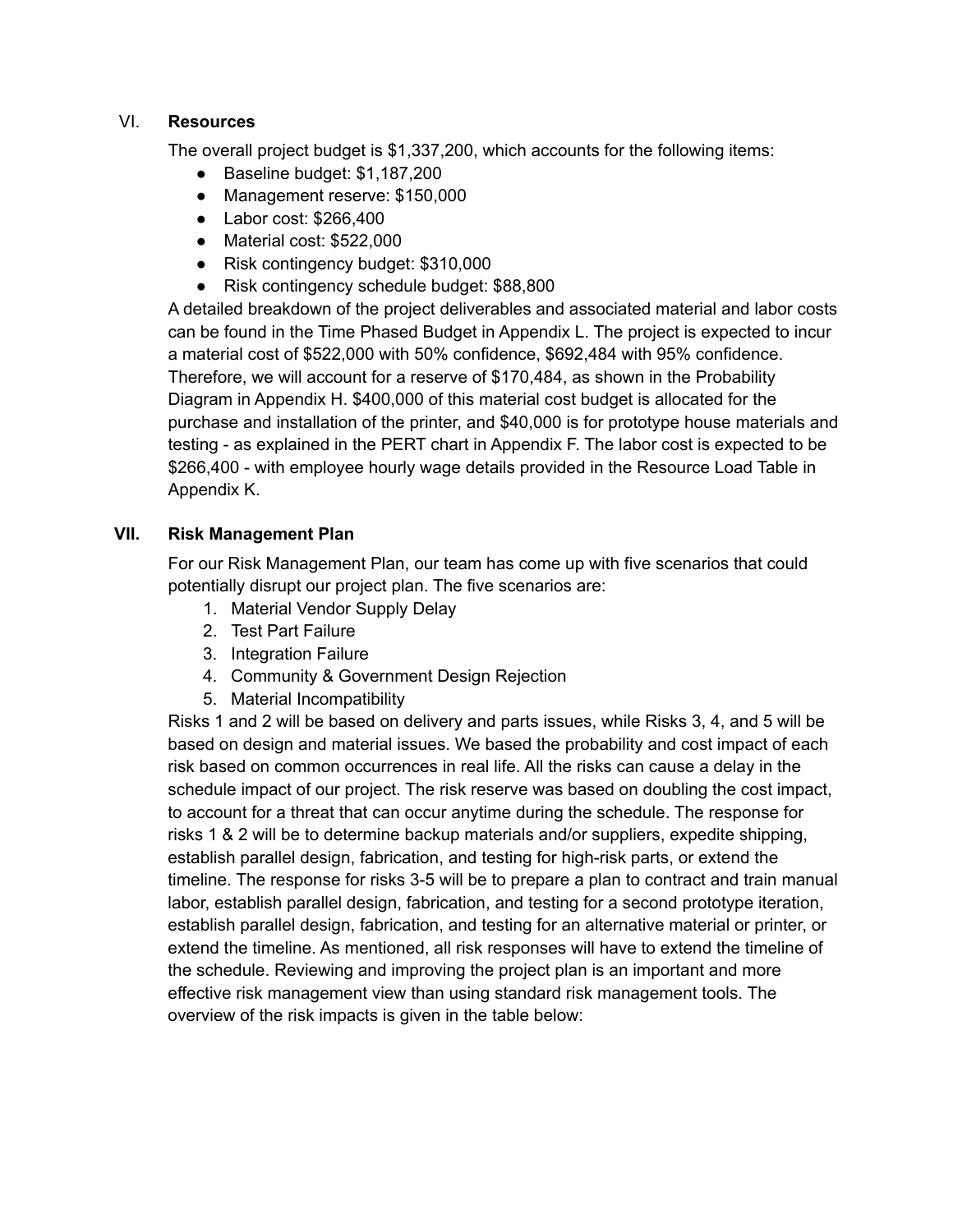|                  | <b>Risk Strategy</b> | <b>Budget</b><br>Contingency | <b>Schedule Contingency</b><br>(weeks) |
|------------------|----------------------|------------------------------|----------------------------------------|
| <b>Risks 1-2</b> | Accept               | \$150,000                    | 8                                      |
| <b>Risks 3-5</b> | Accept               | \$160,000                    | 6                                      |
|                  | Total                | \$310,000                    | 14                                     |

 Specific details of our risk management plan are provided in Appendix E – Risk Assessment.

#### <span id="page-6-0"></span>**VIII. Evaluation Method**

 The evaluation method of the additive manufacturing for affordable housing project will be monitored in various methods to ensure progression of the project, and to keep people accountable for deliverables throughout the project. The project manager is expected to keep everyone accountable for their deliverables to keep the project schedule on time. The CEO will have quarterly meetings in person with everyone who directly reports to him. The project director will host weekly meetings virtually and be available to emails and phone calls whenever necessary. The VP Finance will ensure that the project finances fall within the budget and will attend bi-monthly meetings in person and be available for email or phone calls and provide weekly expenditure reports that will be evaluated to the time phase budget using the 50-50 payment rule from Appendix L–Budget. Measuring the Cost Variance (CV), Cost Performance Index (CPI), Schedule Performance Index (SPI) and the Schedule Variance (SV) will be used to determine if the project is staying on schedule and within the given budget. This weekly analysis will be reported out to upper management and the CEO on a monthly basis. Estimated cost to complete (ETC), Estimated cost at complete (EAC), Variance at completion (BAC), schedule assessment will be included in the monthly report. While evaluating the various deadlines throughout the project is an important task to determine whether the project should be continued, the post project evaluation is also a key factor to preventing the same mistakes that occurred throughout the project the first time.

 We will take action if the project exceeds or saves the amount of the management reserve of \$150,000 which will be about 11% of the baseline budget. This means that the corrective action will be taken if the cost performance index (CPI) falls below 0.89 or rises above 1.11.

 We will take action if the project exceeds 14 days of management reserve which is about 21% of the baseline schedule. Corrective action will take place if the schedule performance index (SPI) falls below 0.79 or rises above 1.21.

 Refer to Appendix M – Control System for details and "Project Monitoring and Control Form" used to evaluate project status.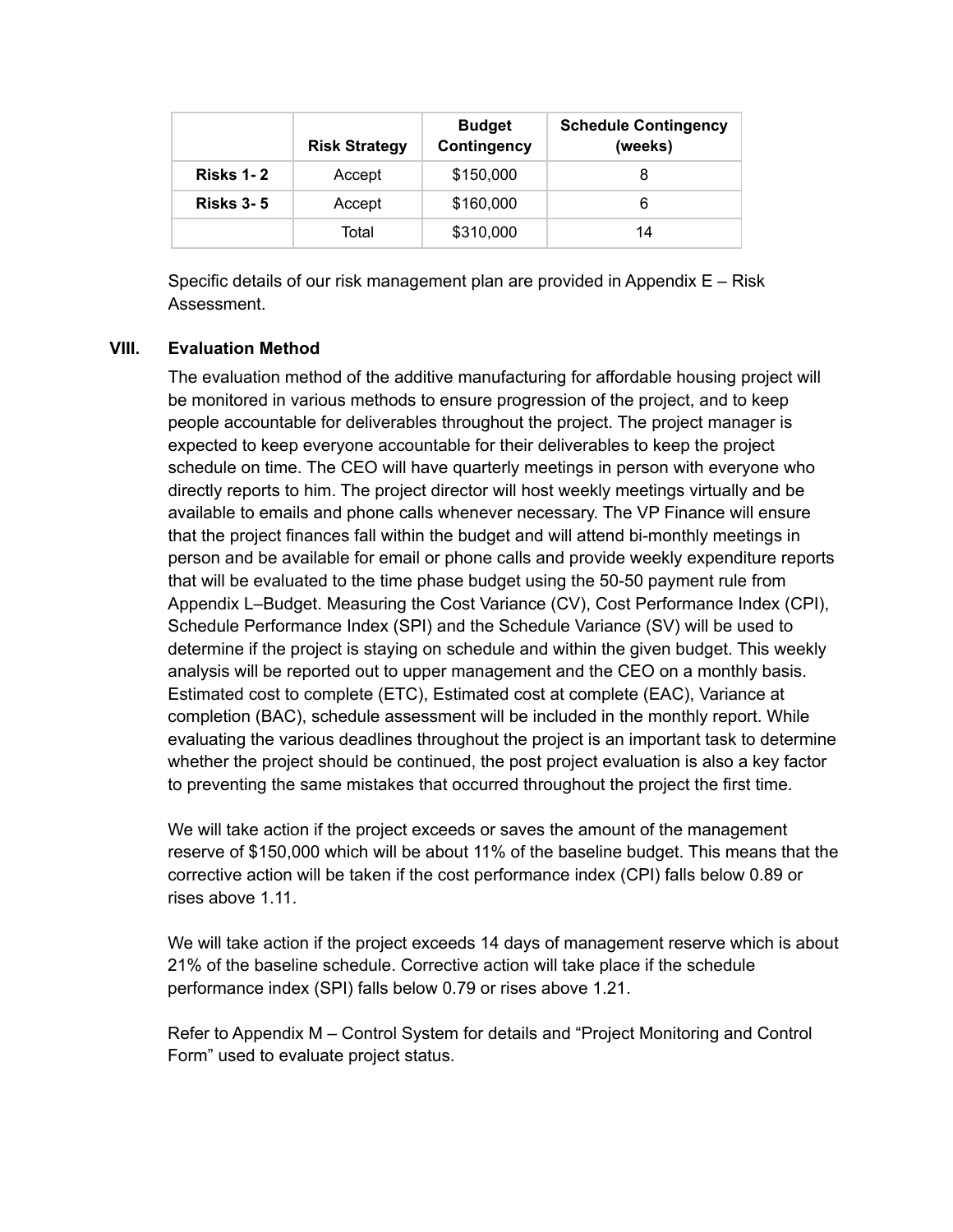#### <span id="page-7-0"></span>**IX. Termination**

 The successful tiny 3D additive manufactured homes will be terminated by integration. Upon successful completion of the 3D additive manufactured home, the main committee will wrap up the documentation and eventually decide on whether or not to proceed with this prototype tiny home and whether or not it will be incorporated into the company's process to scale production. The project's equipment, personnel, and other infrastructure will be redistributed toward the company's future initiatives for the first tiny home community.

Steps to terminate the project are:

- 1. Finalize the prototype tiny home
- 2. Ensure the prototype tiny home meets quality and safety specifications
- 3. Host a tour with media and key stakeholders in the company
- 4. Form the project close-out committee: CEO, Project Director, VP Engineering, VP Materials, VP Manufacturing
- 5. Complete all tasks in the Project Termination Task List below
- 6. Provide, and securely store clear documentation of all sourcing, manufacturing, and integration notes for future reference

 Refer to Appendix N – Termination for details and "Project Termination Task List Form" used to terminate the project.

### <span id="page-7-1"></span>**X. Appendices**

The appendices listed below are available in the attached Excel file.

- A. Organizational Structure
- B. External Stakeholder Analysis and Internal Team Personnel Requirements
- C. Work Breakdown Structure (WBS)
- D. Responsible Accountable Consult and Inform (RACI) Matrix
- E. Risk Assessment
- F. PERT Chart
- G. Activity on Node (AON) Network Diagram
- H. Probability Diagram
- I. Baseline Schedule
- J. Gantt Chart (Task & Summary Levels)
- K. Resource Load Table
- L. Time Phased Budget
- M. Control System & Measures
- N. Termination Plan